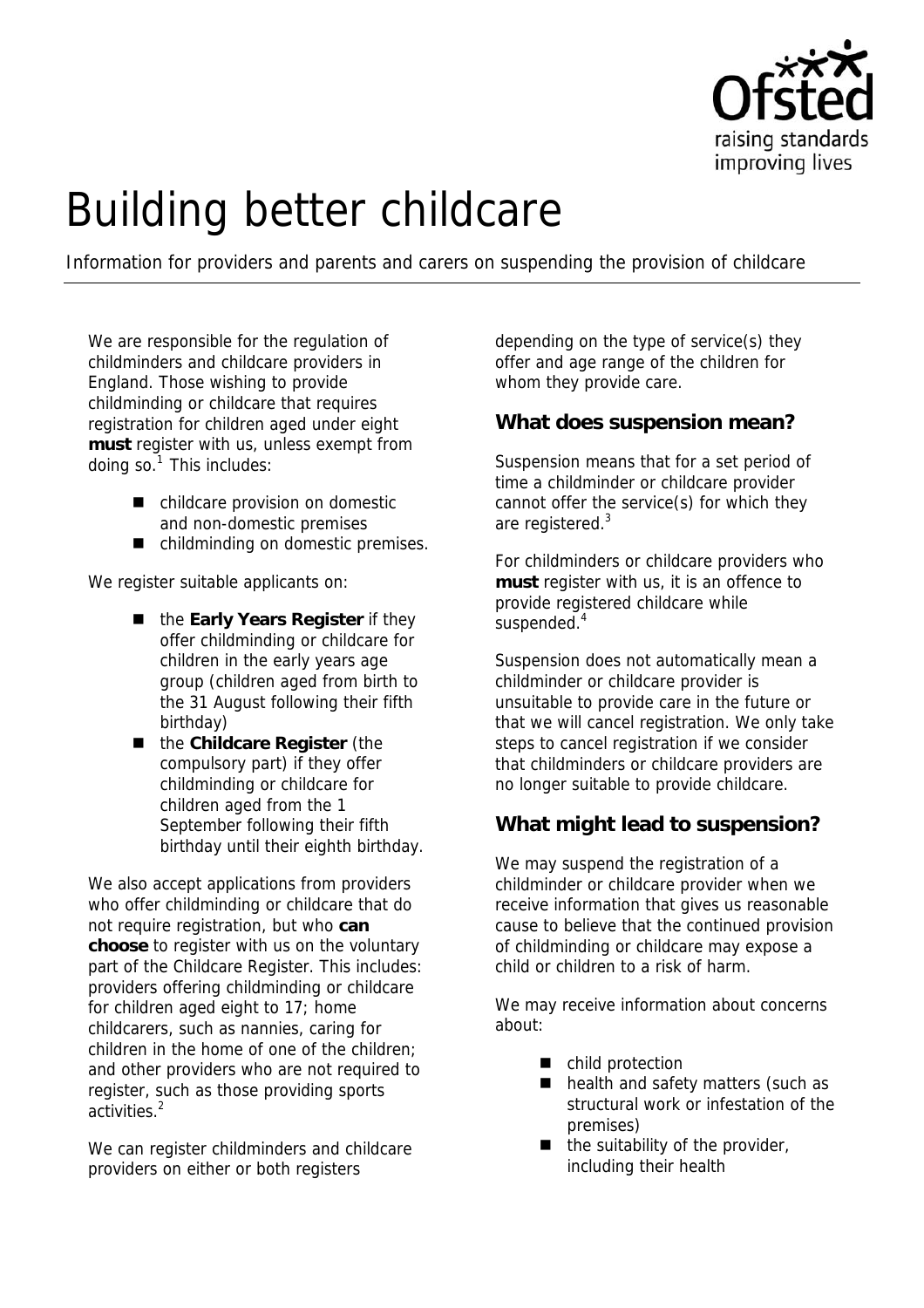

 $\blacksquare$  public health, including communicable diseases.

## **What is the purpose of suspension?**

Suspension allows time for us to investigate the circumstances giving rise to a concern and, where necessary, for us or the provider to take steps to reduce or eliminate the risk of harm.

We may suspend registration while we, or another agency, such as the police or local authority, carry out an investigation. We may also share with the police and local authority any appropriate information relating to child protection or other concerns.

# **What is the suspension process?**

When we suspend a registration, we send the provider a letter called a 'notice of suspension'. This notice sets out:

- $\blacksquare$  the reasons for suspension
- $\blacksquare$  the period of suspension
- our legal powers
- the provider's right of appeal.

If other agencies are also investigating the concerns, we may not be able to provide full details about what these are or complete our investigation until all other enquiries are complete. We will provide what information we can, and provide further details when it is agreed that we can do so with other agencies. In such cases, we are not usually the lead organisation investigating the concern and the lead agency may be able to provide more information.

We tell the relevant information services. such as the Family Information Service, when we suspend a provider's registration. We also tell them when we stop suspension.

During the period of suspension we will monitor the provider to ensure that they do not continue to offer the service for which they **must** be registered.

### **How long does suspension last?**

We suspend providers initially for a period of six weeks. We stop suspension as soon as we believe children are no longer at risk of harm.

Where enquiries are complicated or the risk of harm is not reduced or eliminated, we may suspend the provider's registration for a further period of six weeks. In some circumstances we can extend this further while an investigation continues, or action is taken. This is usually when other agencies such as the police are involved.

In all cases where we suspend a provider's registration, we review our decision regularly so that we can decide if it needs to continue.

We may stop suspension at any time if we believe children are no longer at risk. However:

- $\blacksquare$  if the provider **must** register with us we may decide to continue to investigate any concern we have
- if the provider **chooses** to be registered on the voluntary part of the Childcare Register, we may inspect them against the requirements for registration
- we may decide to take further action against the registered person<sup>5</sup>
- $\blacksquare$  if we believe children are suffering or likely to suffer significant harm, we can apply to a magistrates' court for an emergency order to protect the welfare of those children. These orders may change the conditions that apply to a provider's registration or cancel a registration straight away.<sup>6</sup> Conditions restrict or provide permission for the registration to operate in a particular way such as limiting the number of children for whom a provider may care or allowing overnight care.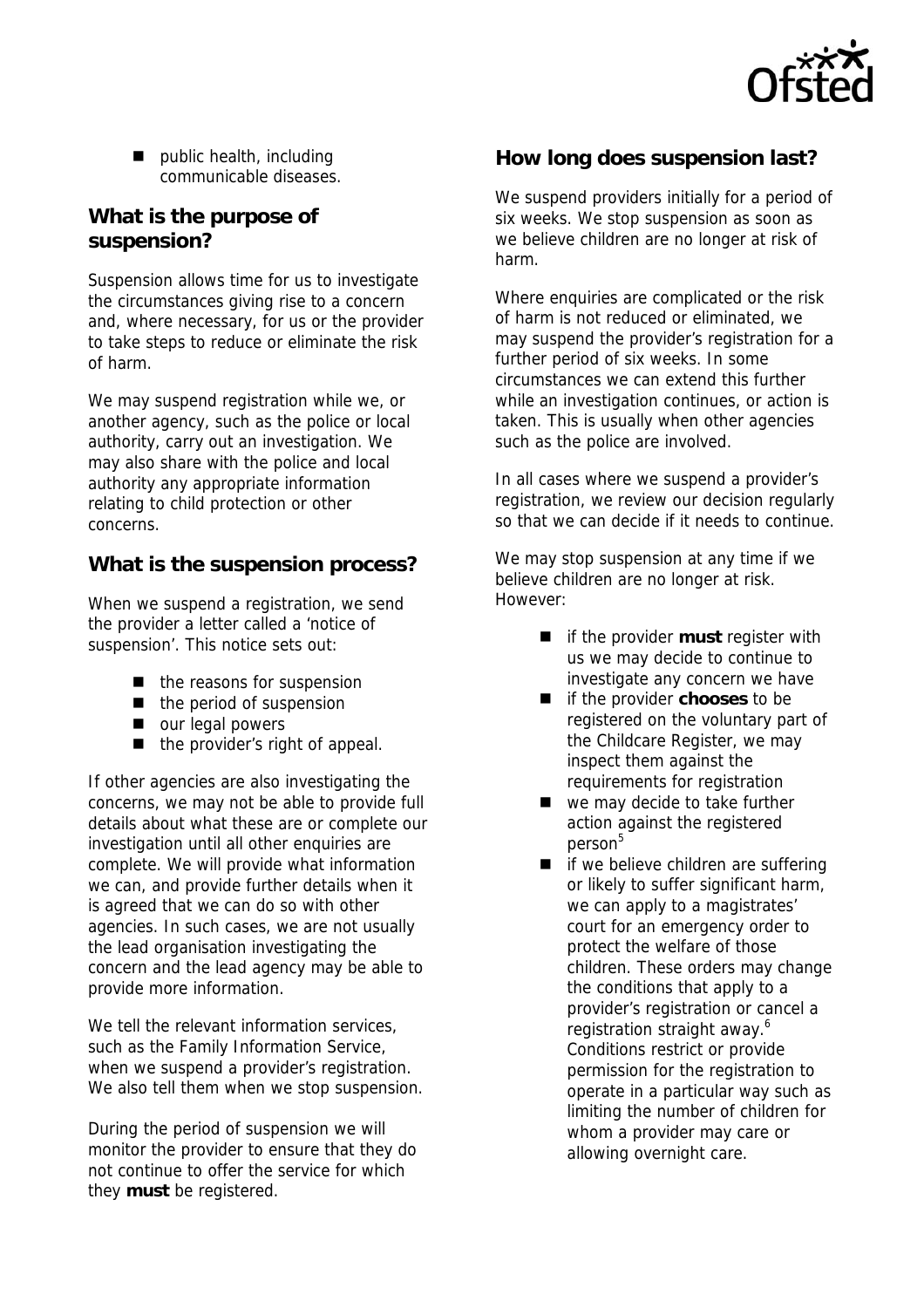

# **What can a provider do if we suspend their registration?**

Registered childminders or childcare providers cannot provide the service for which they are registered while suspended. Those who **choose** to be registered on the voluntary part of the Childcare Register can resign their registration at any time and continue to provide the service for children that does not require registration with us. $8$ 

Any suspended childminder or childcare provider can appeal to the Health, Education and Social Care Chamber (the Chamber) against our decision to suspend their registration, if they disagree with our decision to suspend. They must do this within 10 days from the date on the notice telling them we have suspended their registration.<sup>7</sup> The suspension remains in place while the Chamber hears the appeal.

A suspended childminder or childcare provider may write to us at any time to provide any new information that may enable us to stop suspension.

# **Applying for an appeal**

Childminders and childcare providers wishing to appeal against our decision to suspend their registration must do so in writing to the Chamber.8 They must make their appeal within 10 days of the date of the notice of suspension. Childminders and childcare providers can obtain guidance on how to appeal from the Chamber by:

- writing to the secretary of the Health, Education and Social Care Chamber l at: 18 Pocock Street, London, SE1 0BW
- $\blacksquare$  telephoning 020 7960 0660 (line open 09.00 to 17.00, Monday to Friday)
- faxing 020 7960 0661 or 0662
- $\blacksquare$  emailing\* CST@tribunals.gsi.gov.uk
- $\blacksquare$  using the website\* www.carestandardstribunal.gov.uk.

# **Chamber decisions**

The Chamber may decide to allow the appeal and stop suspension straight away. If the Chamber dismisses the appeal the provision remains suspended.

Childminders and childcare providers may have the right of review or appeal against the Chamber's decision.

# **Informing parents and carers**

We tell all parents and carers of children who are cared for by a provider whose registration we suspend, where we are able to do so. Where possible we give the reasons for our decision to suspend the registration. Sometimes we are unable to give parents and carers this information because it is personal data which we cannot disclose.9

We tell parents and carers, where we are able to do so, when we stop a suspension and the provider can continue to look after their children.

# **Confidentiality**

We take great care to ensure that access to personal or sensitive information meets the legal requirements of people's human rights and data protection. However, we may lawfully share information we hold about registered providers with other agencies, such as the police, to assist them in any investigation.

### **Other childcare arrangements**

Parents and carers may need to make alternative arrangements for their children. Their local Family Information Service can provide details of other registered childminders and childcare providers with current vacancies.